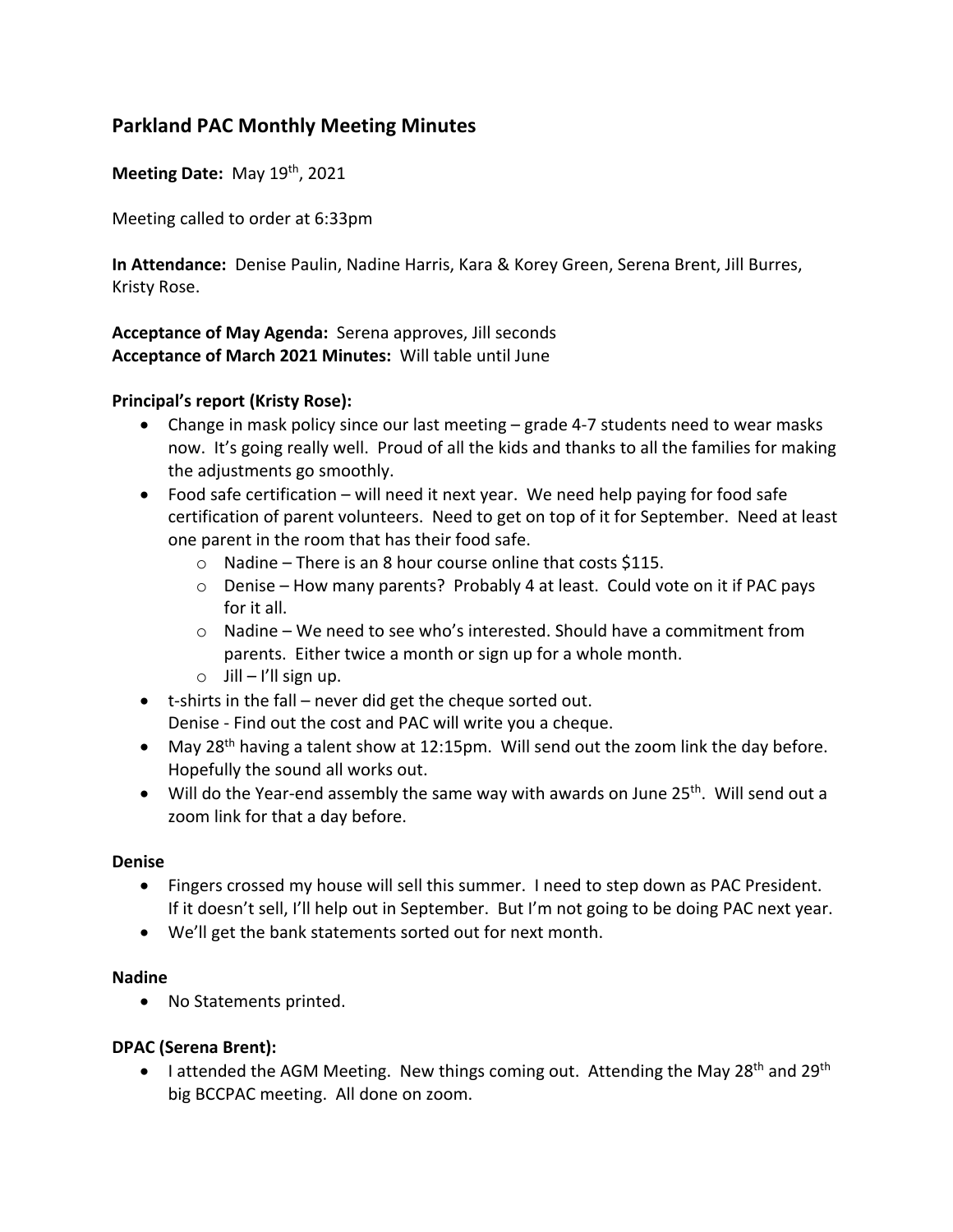# **Indigenous Ed Rep (Serena Brent):**

- We are on treaty 8 territory.
- Our Enhancement Agreement is finally done with Tumbler, Chetwynd and Dawson. Will be rolling it out on Aboriginal day, June  $21^{st}$ . All schools will get new design for the Indigenous Council and what we're going to be focusing on for the next five years.

## **Old Business**

- Fundraising Finally put the money in the bank for the pizzas.
- Not sure how the fundraising for the flowers went.
	- o Jill Courtney said she received 7 orders.
- Bank changes Denise needs to be removed. Need at least 2 more people to be signors unless Nadine comes off then we'll need 3.
	- o Jill will go on.
	- $\circ$  Denise I'll talk to DPACs chair if it's an issue that Jill is an employee of the school district and a signor for the PAC.
- Gaming grant Not sure what I'm doing wrong. Needs to be applied for in June. I have all the information but I can't figure it out.
	- $\circ$  Korey Kara and I can figure it out.
- Thank you to Kara and Korey for all the fundraising! Alliance donated \$2500 today we've raised \$9500 total!
	- $\circ$  Korey Kara is meeting with Tourmaline soon. Waiting for responses from Ovintiv and North River.
	- $\circ$  Korey Talked about a raffle Might get something together by the end of May. Could run all summer. Trying to find a donor.
- Treasurer?
	- o Korey Our house is going up for sale. Won't be here next year.
- Grade 7 hoodies Were \$77.78 each. Went up with inflation and because the kids designed the numbers on the back.
	- $\circ$  Denise I vote we just pay for them because the last couple years the kids didn't get anything else other than the hoodies. No camp or fun activities due to covid.
	- o Everyone votes yes Jill to send invoice to Denise.

### **New Business**

- Nadine Give a heads up that Nadine will be stepping down from PAC for next year. Not sure if kids will be in Parkland next year. Will play it by ear. Will keep you updated.
- Denise I think I'll draft up a letter for parents. See if anyone wants to step up to the PAC.
- Serena Don't know what the school has planned this year for Indigenous awards, I can volunteer.
- Denise Bursary Need to find out if someone applied for our Bursary. Need someone to present it.
	- $\circ$  Serena I'll be there.
	- o Denise I'll email Kim next week to see if anyone's applied.